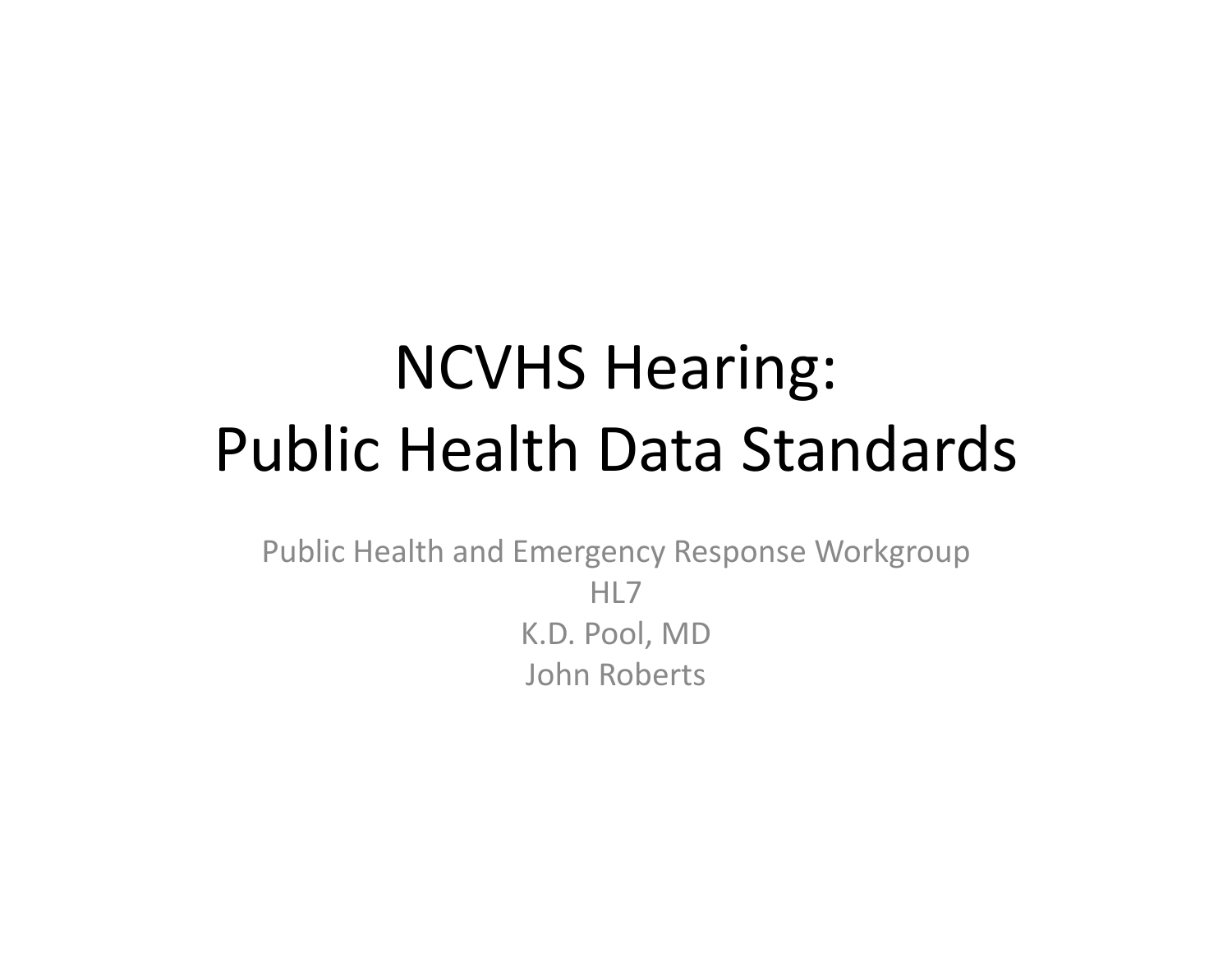# HL7

- Thank you
- HL7 is committed to providing an open, collegial, and constructive vehicle to advance interoperability in healthcare.
- $\bullet\,$  HL7 recognizes the special needs of public health and PHER is the home to serve those needs.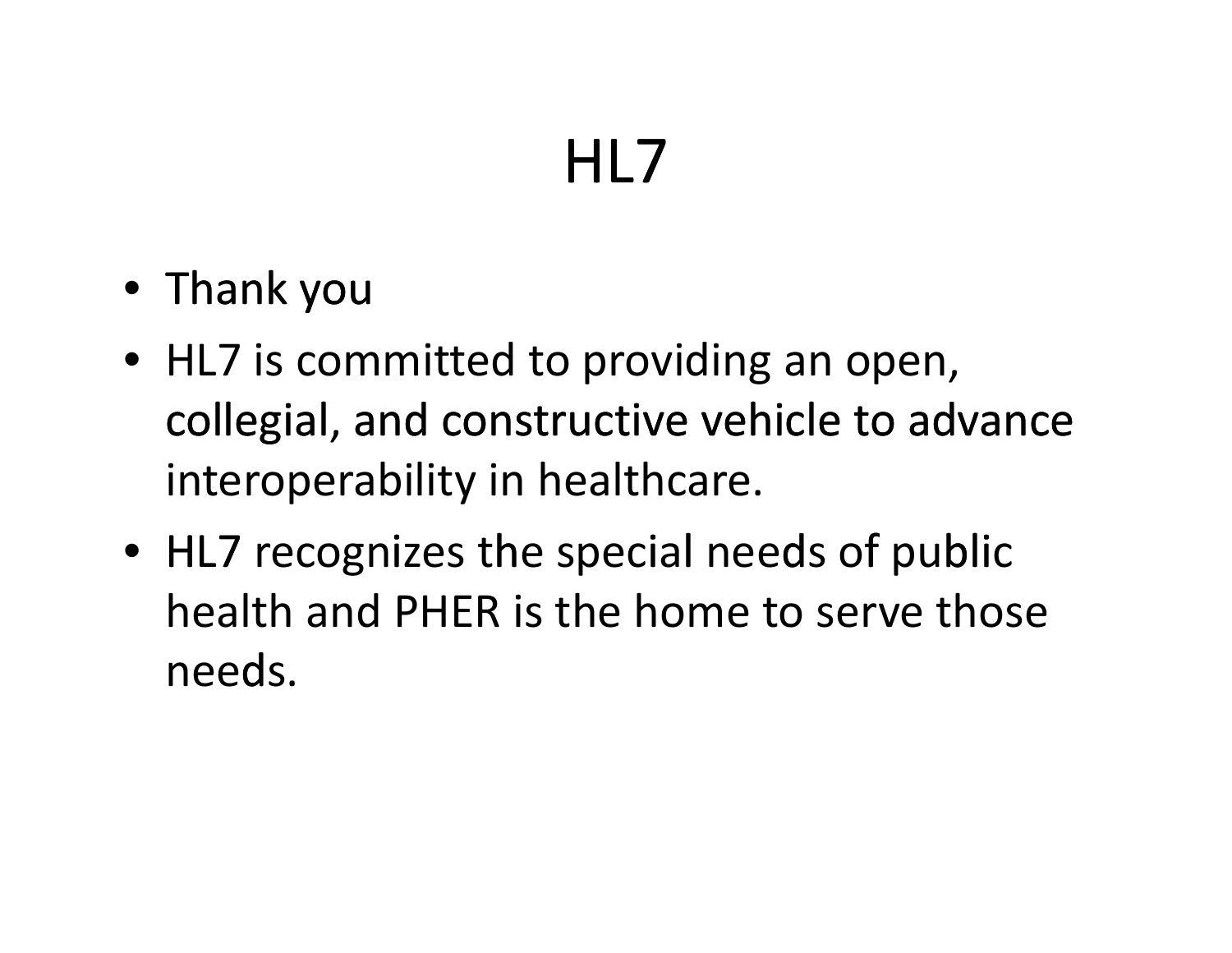## PHER

- PHER has been one of the most prolific workgroups within HL7 in recent years.
- PHER also acts as the voice for public health domain perspective on many of the standards developed by other workgroups that either impact or are impacted by public health.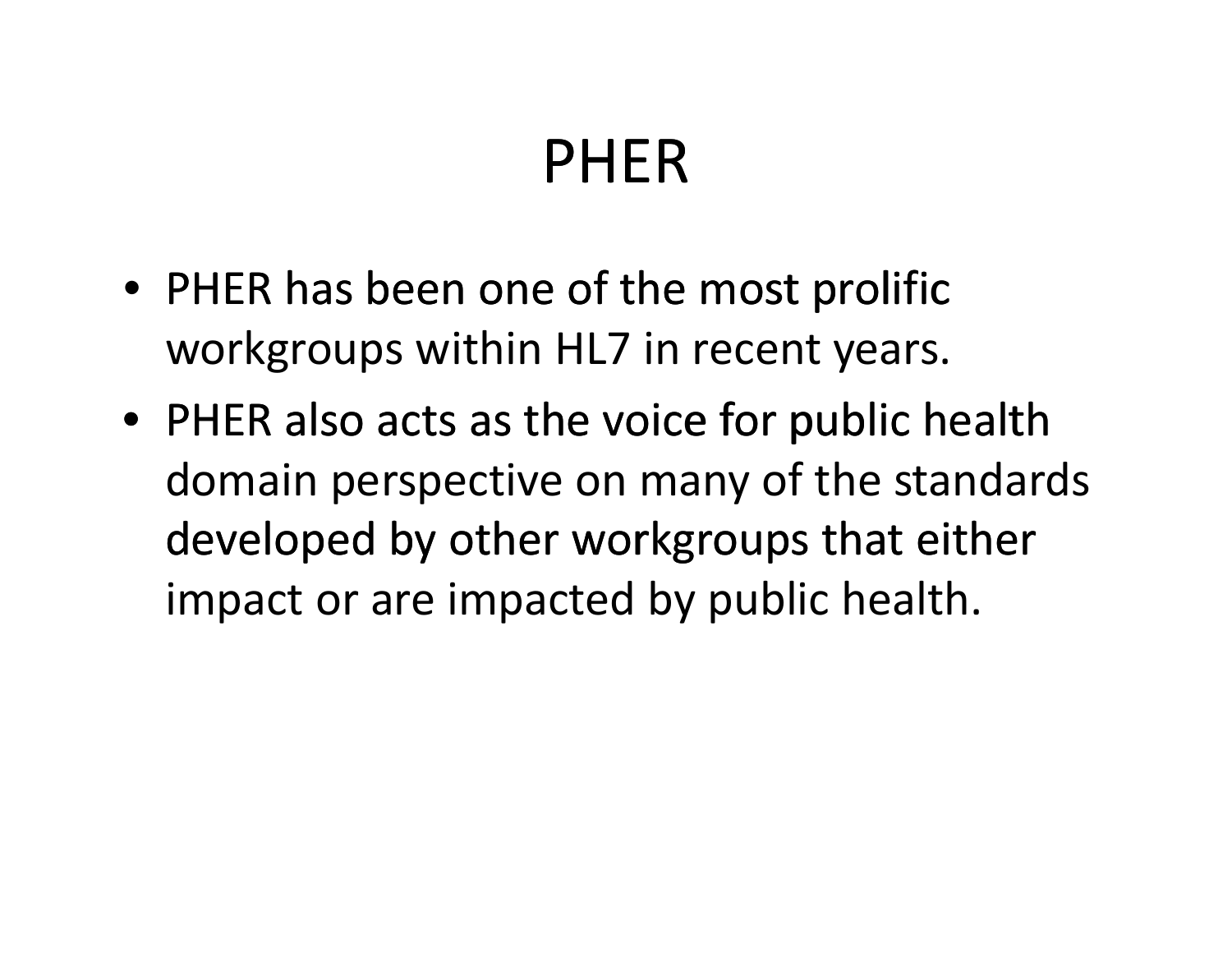- Areas of strength
	- Vital Records
	- Immunization
	- Lab Reporting
	- Case Reporting
	- –Newborn Screening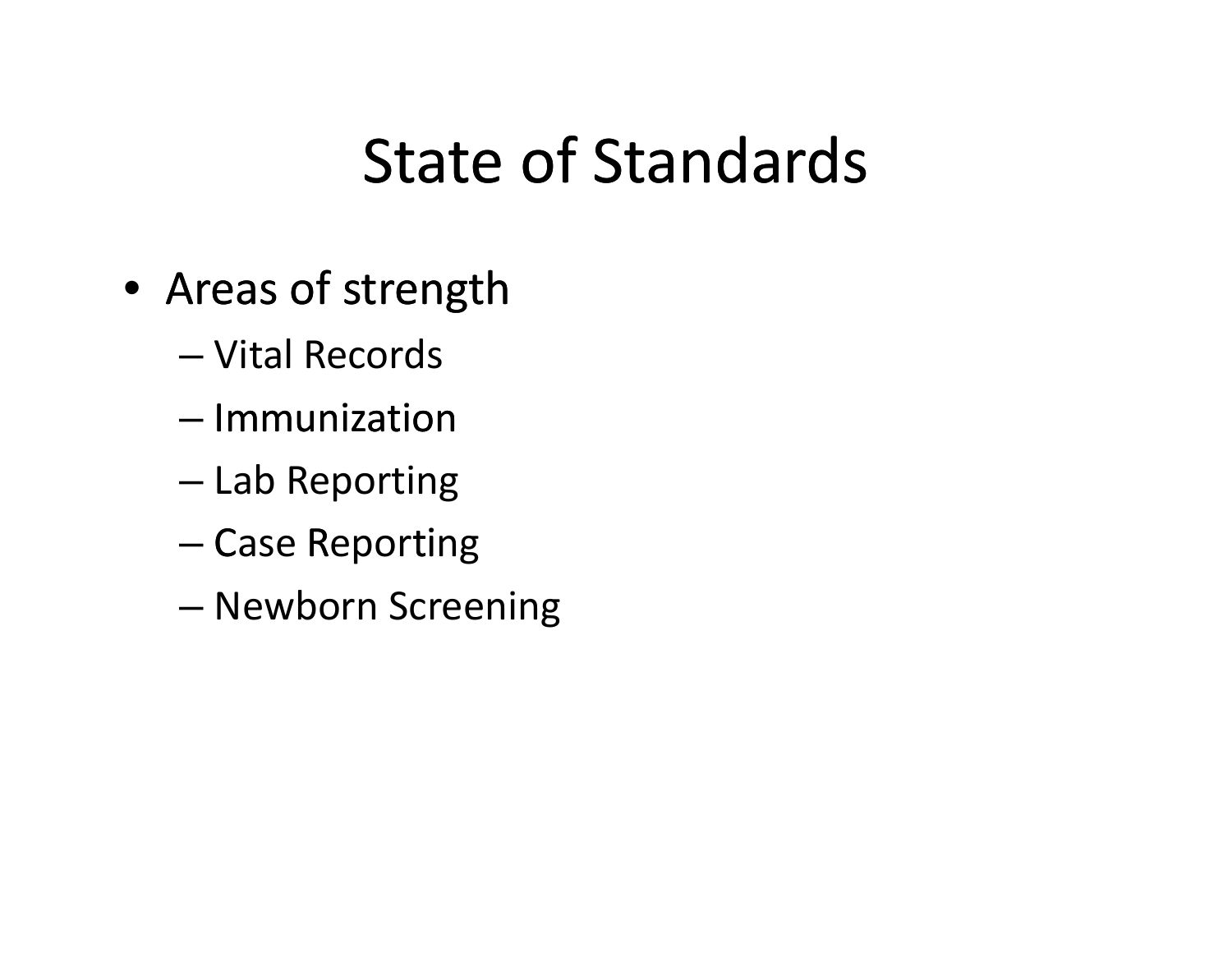- Areas of
	- – The impressive record has been achieved based on <sup>a</sup> small number of public health contributors.
	- Your own Michelle Williamson is the role model for public health contributors.
	- – $-$  Shepherded several individual standards for Vital Records.
	- – Engages and represents <sup>a</sup> broad consortium of public health stakeholders who cannot be at the table in person
	- – Strategically coordinated to maximize the potential impact from the fewest standards.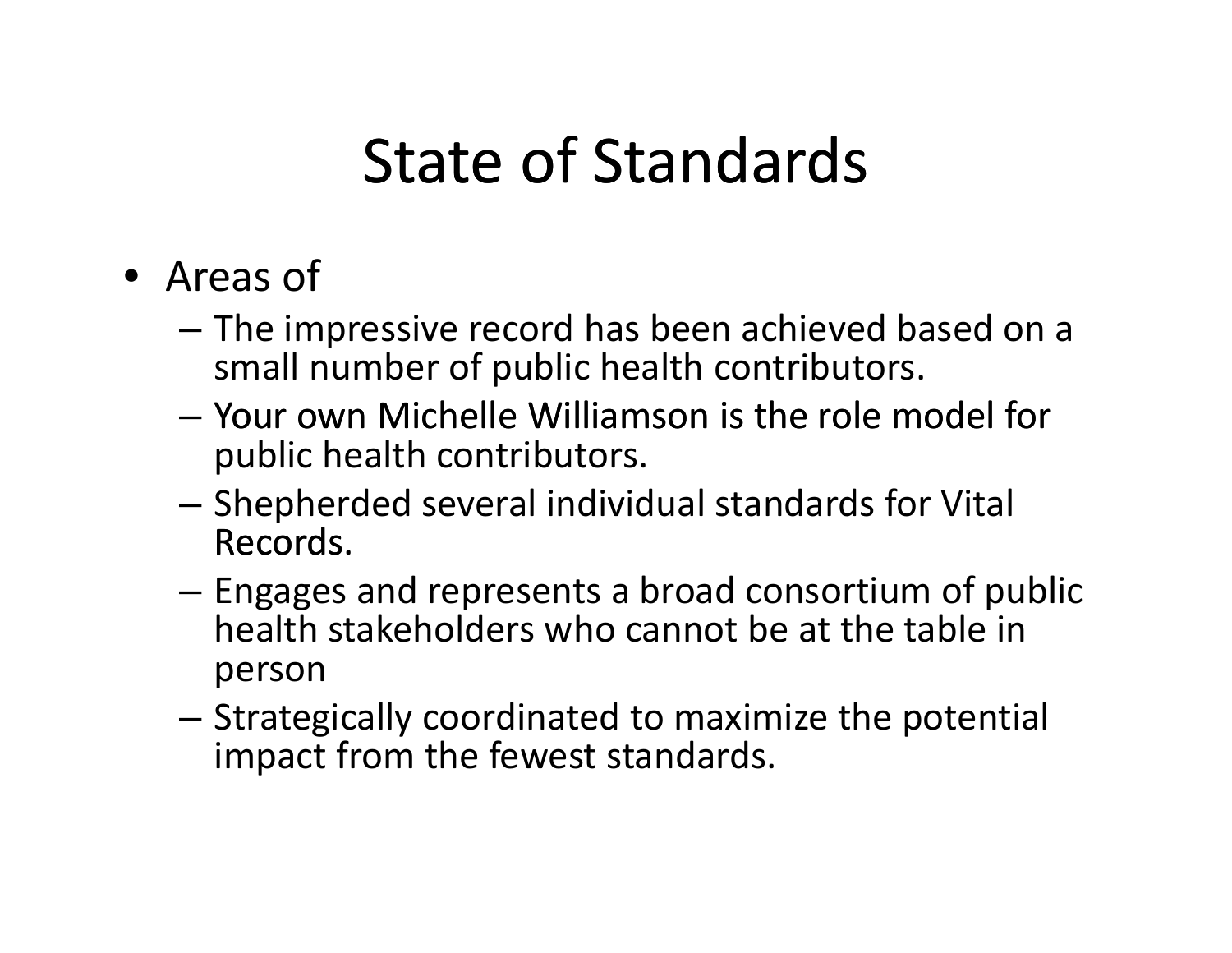- Challenges
	- – $-$  Only a fraction of the important data exchanges between providers and public health have standards in place.
	- We need more hands.
	- We need more minds.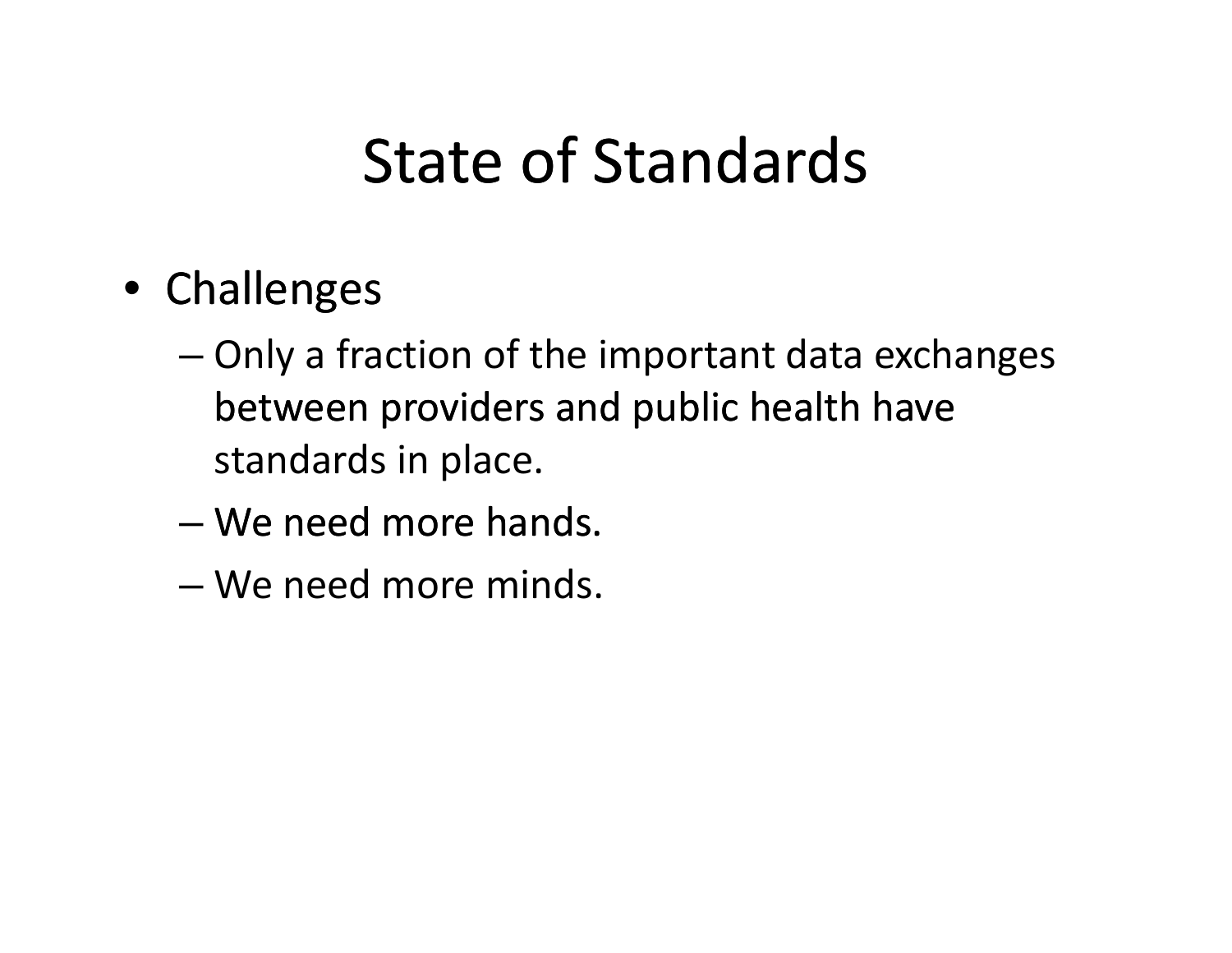#### • Threats

- – $-$  Standards will be deficient if they are developed without the insights and input of those who need to use them.
- Deficient standards are not just <sup>a</sup> waste they can be <sup>a</sup> liability.
- – $-$  They can be disruptive.
- – $-$  They can be a barrier to new standards.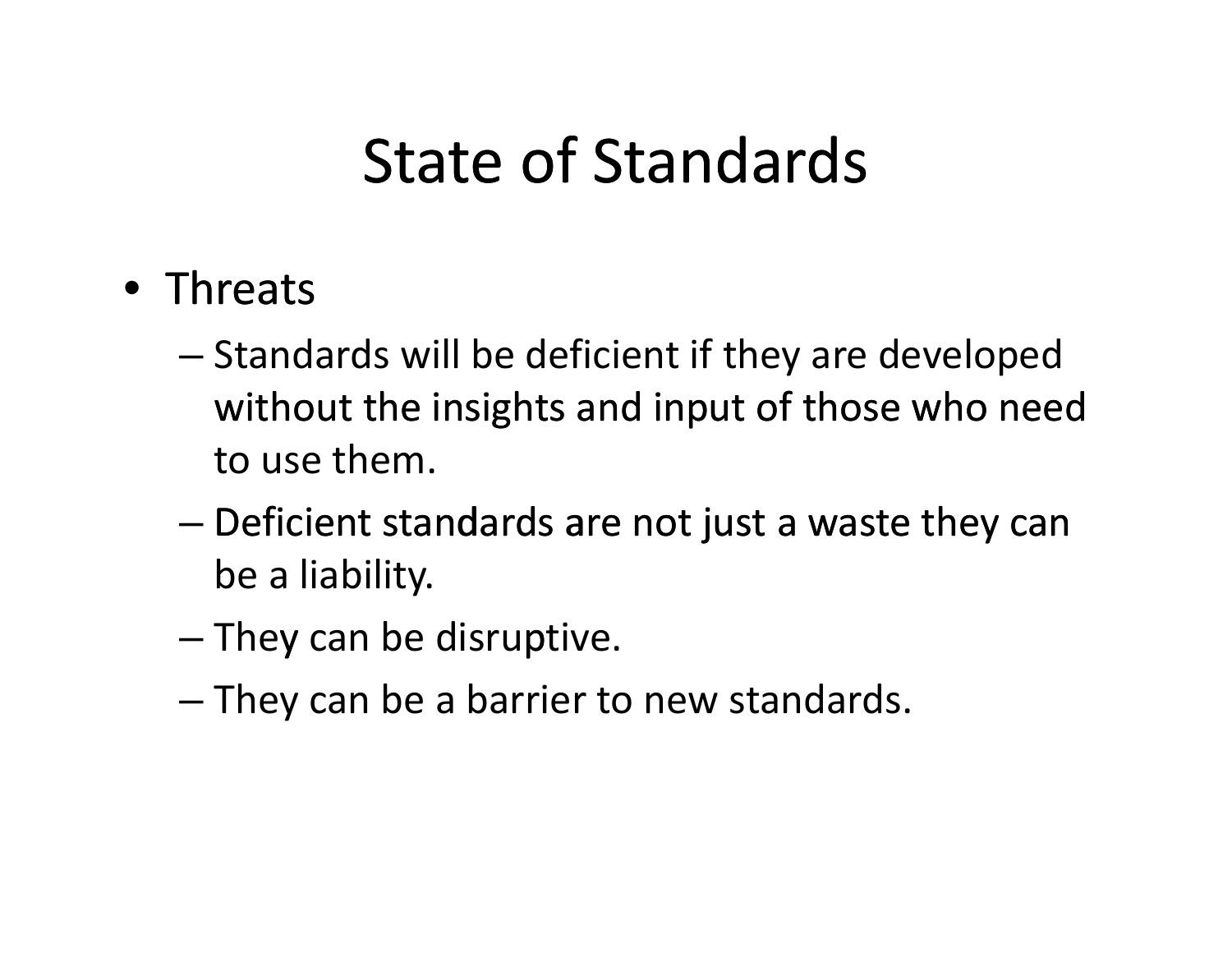- Standards with <sup>a</sup> capital S
	- – $-$  Standards are not just documents or specifications
	- – $-$  They are the product of open, transparent, and consensus based efforts.
	- $-$  They are living and evolving.
	- – They require longitudinal management, publication, and curation.
	- – $-$  They need an SDO.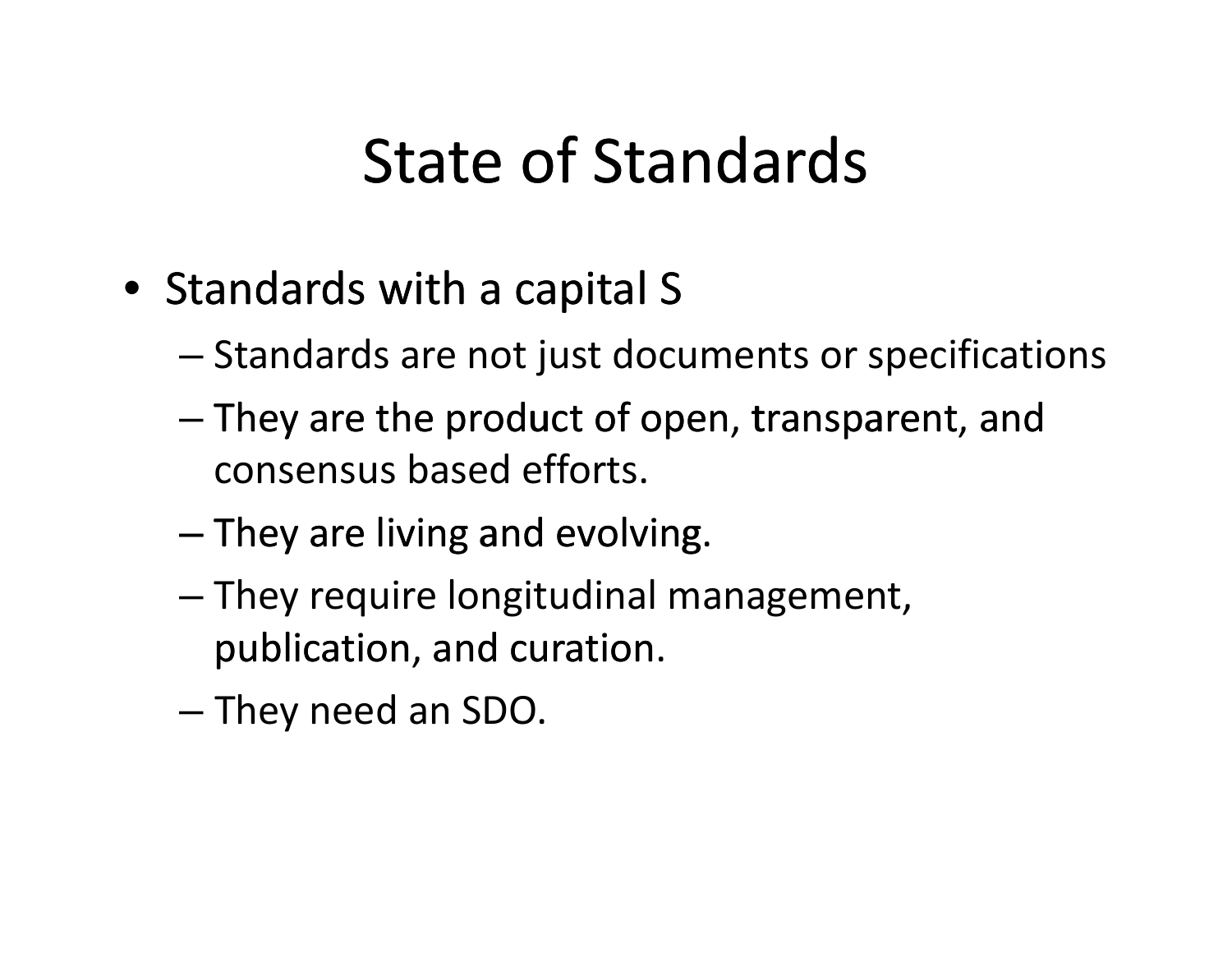#### Incentives

- Why standards?
	- Cost
	- –— Quality
	- Quantity
	- Timeliness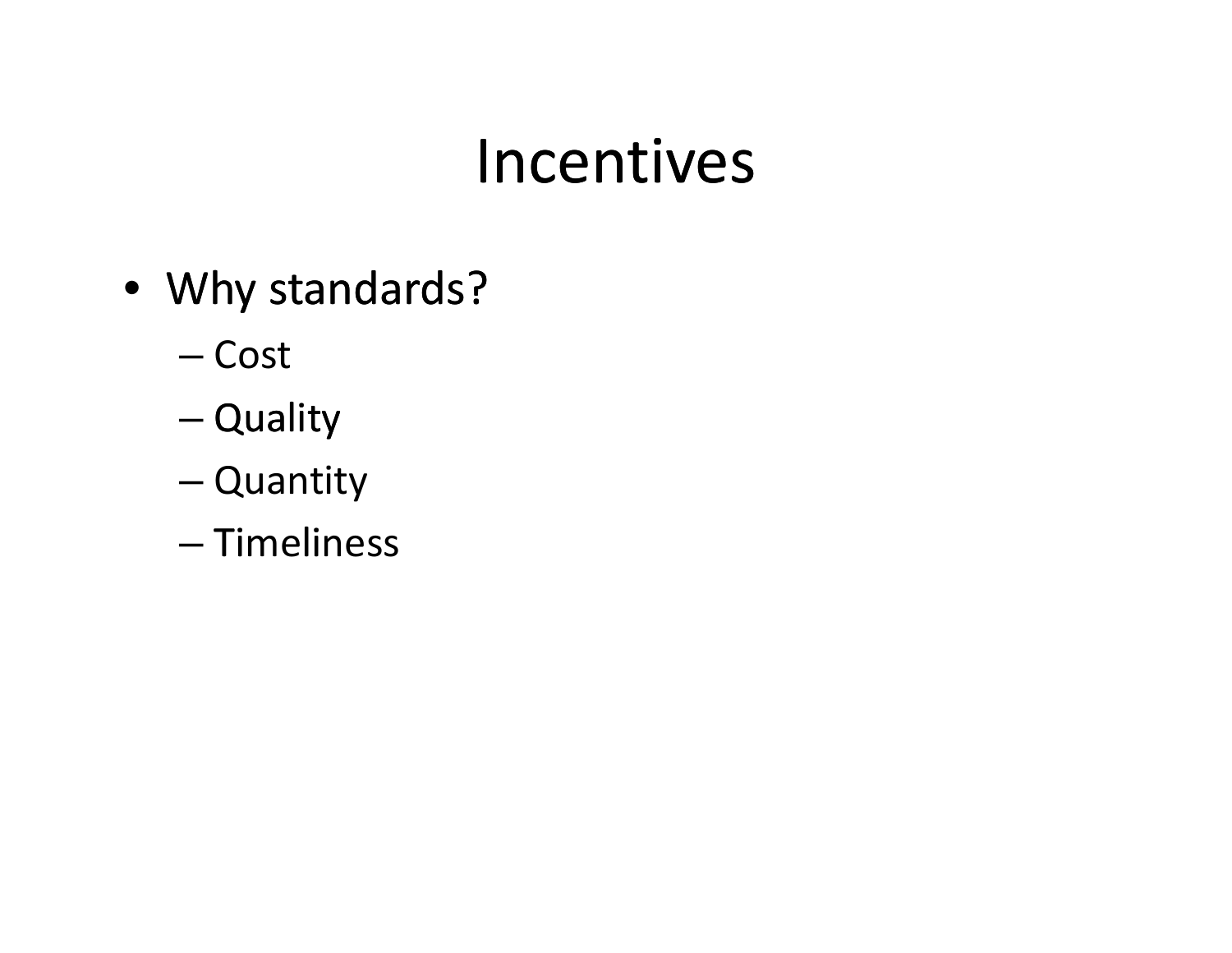## **Barriers**

- For public health
	- –Awareness –importantly at grassroots levels
	- –– Converting from program level up
	- $-$  Standards knowledgeable technical staff
	- $-$  Cultural shift from controlled silos to sharing
- For providers
	- Waiting on public health
	- –Costs to enable public health specific technology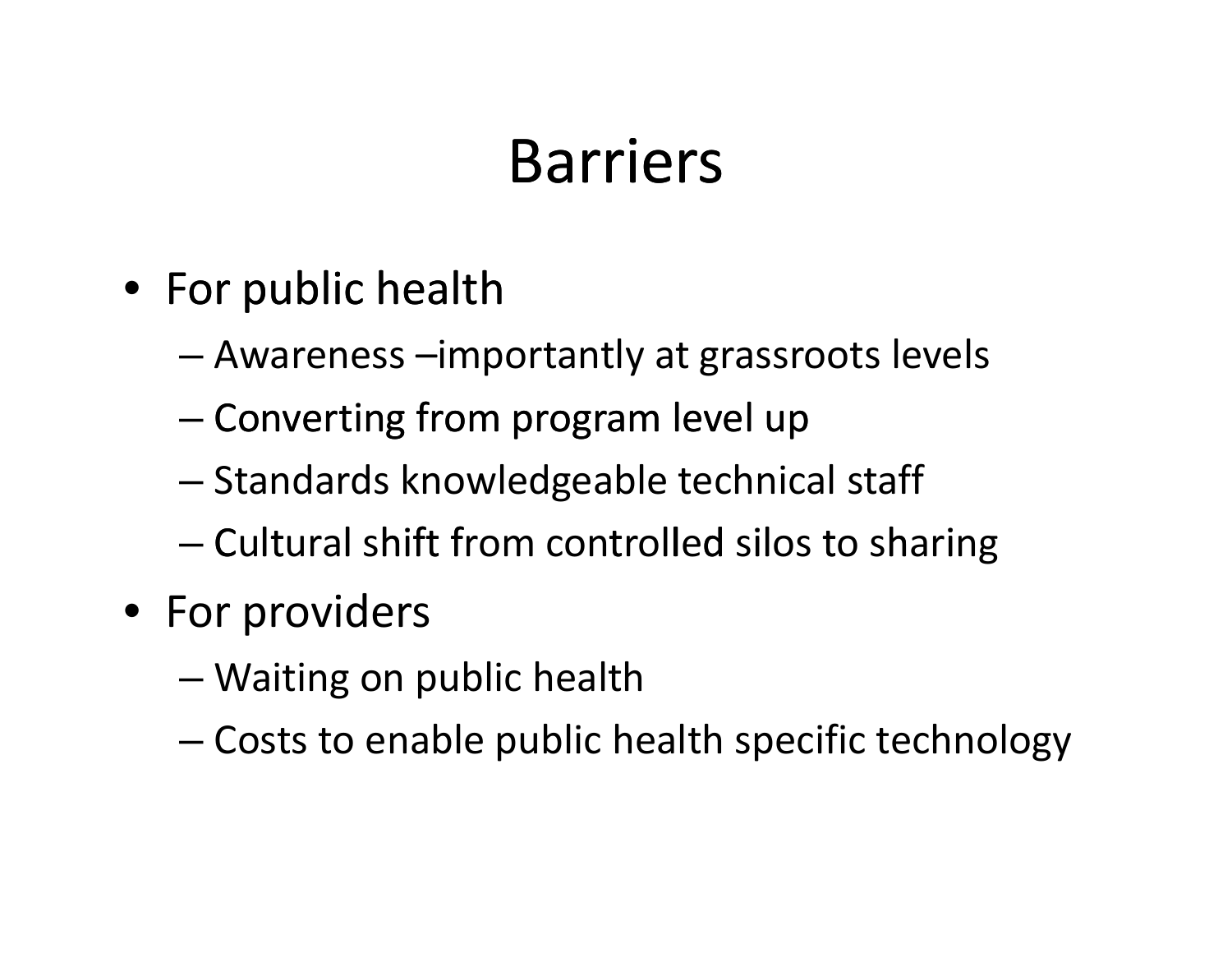# Out of scope

- As an SDO we believe the following questions posed by this committee are ones we are not qualified to comment on:
	- State of information exchanges
	- – $-$  Implementation challenges
	- – $-$  Security standards that should be used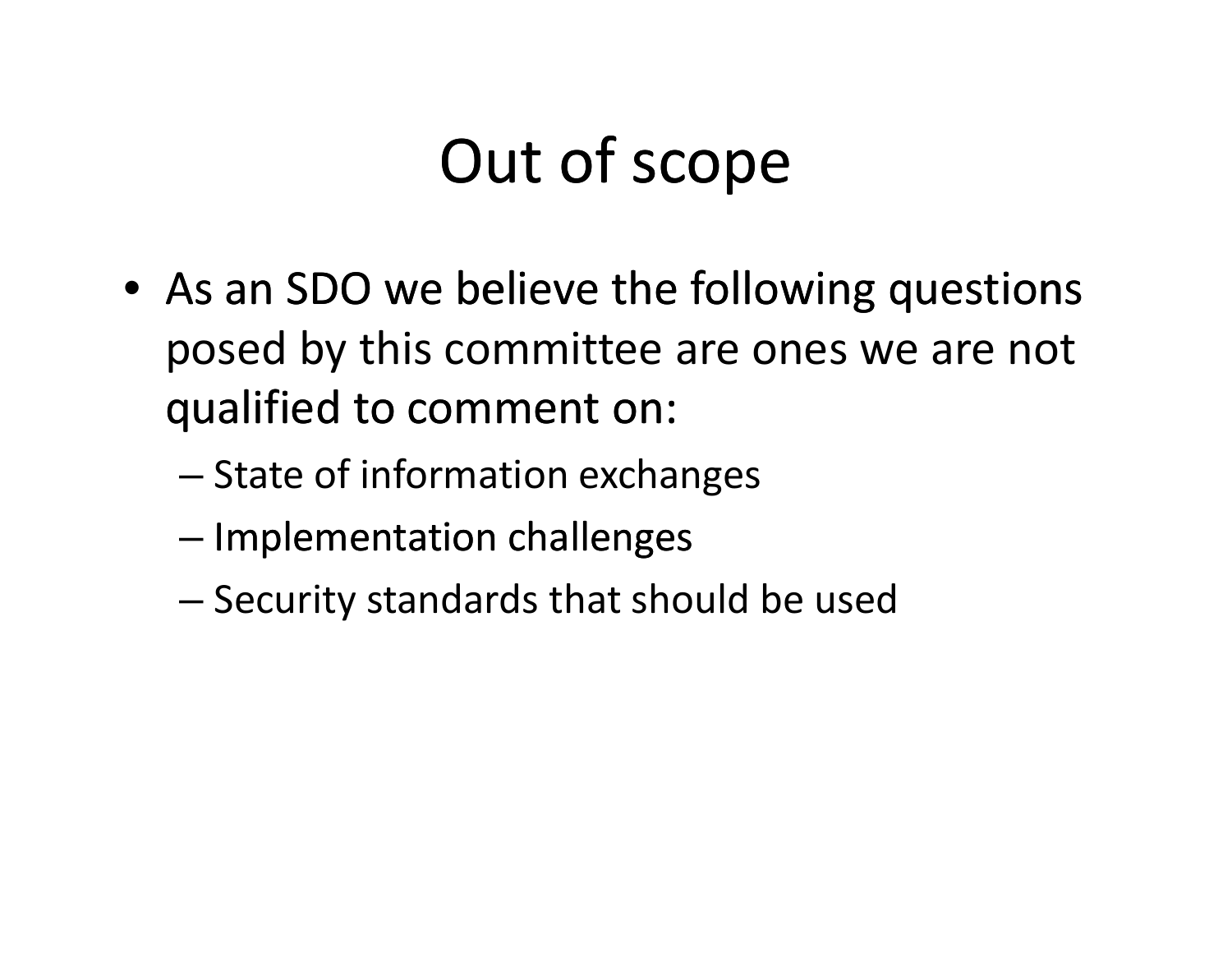## Privacy and Security

- Separation of concerns
	- –Content standards – what is being exchanged.
	- – $-$  Security standards  $-$  how do you ensure what is exchanged is from the correct party, has not been tampered or viewed by anyone else, and is safe when it gets there.
	- – Privacy standards – how do you determine who should be allowed to see what data on whom?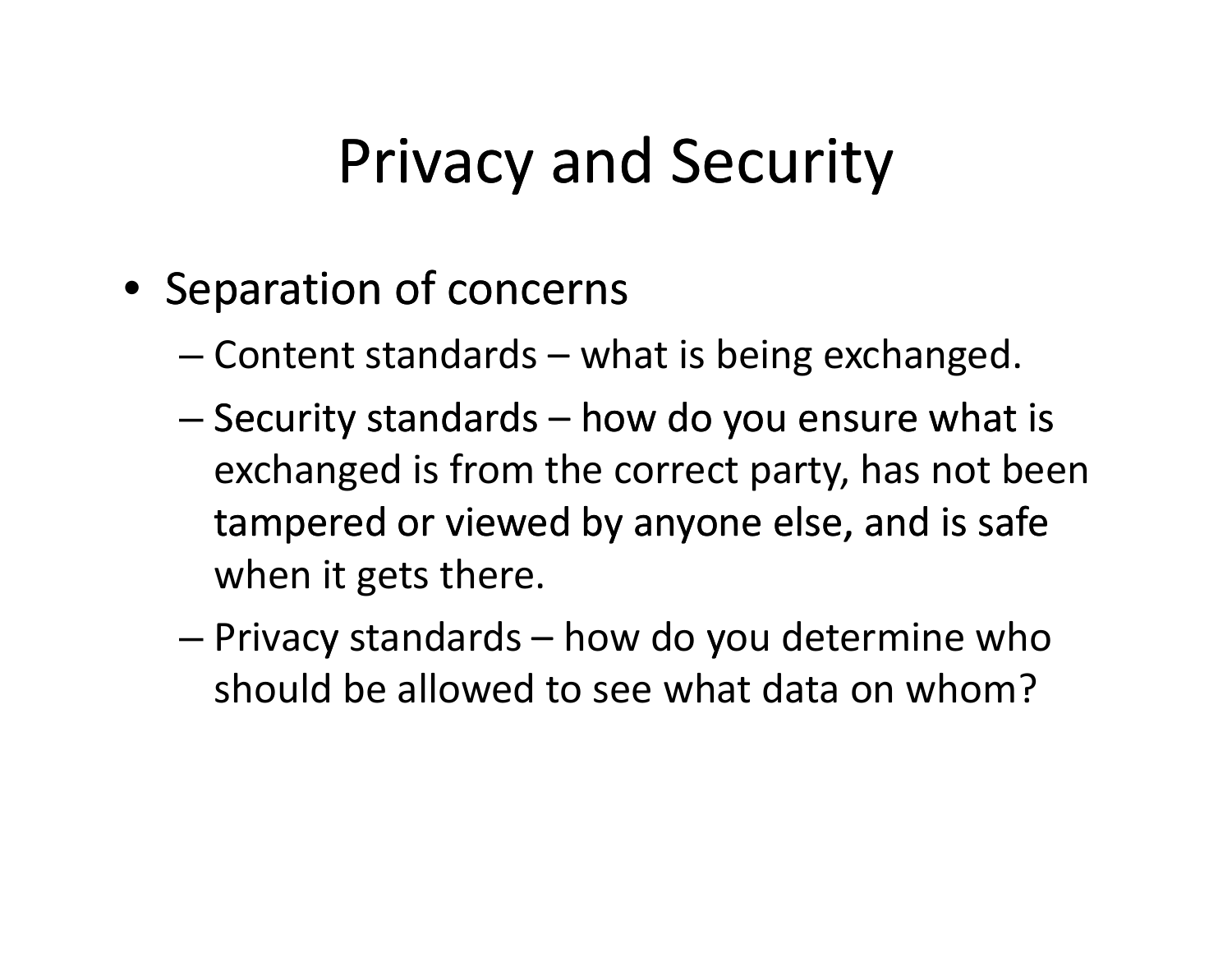## Privacy and Security

- Separation of concerns
	- As an SDO we attempt to provide standards for each of these and in general attempt to make them "modular" so an implementation can choose the right content, send it with the security (regardless of content), and convey the information necessary to implement disclosure policies to honor privacy needs.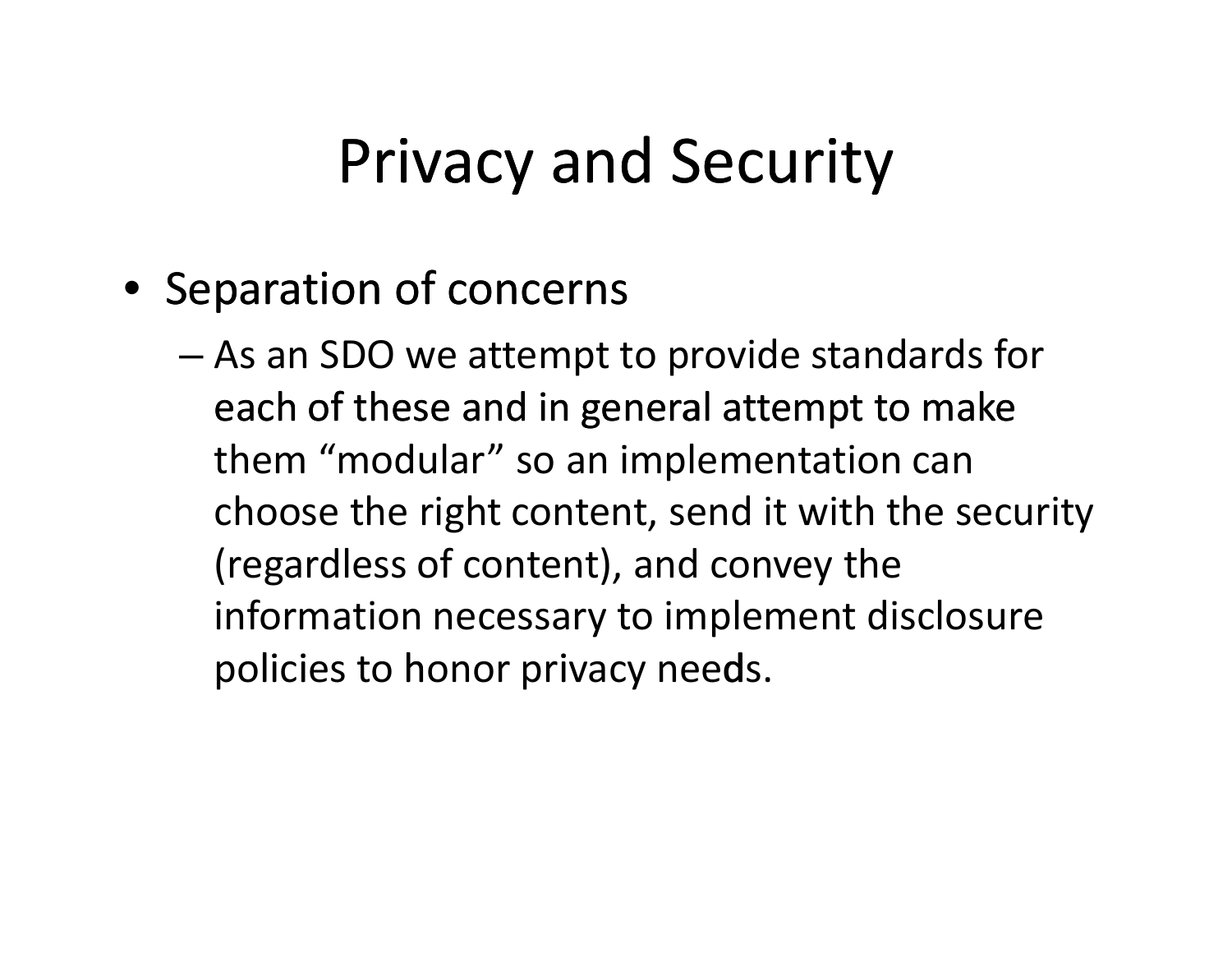## Privacy and Security

- Separation of concerns
	- Power comes from not "embedding" security in content.
	- – Flexibility produced also facilitates reuse encouraging adoption, compliance, and reducing costs.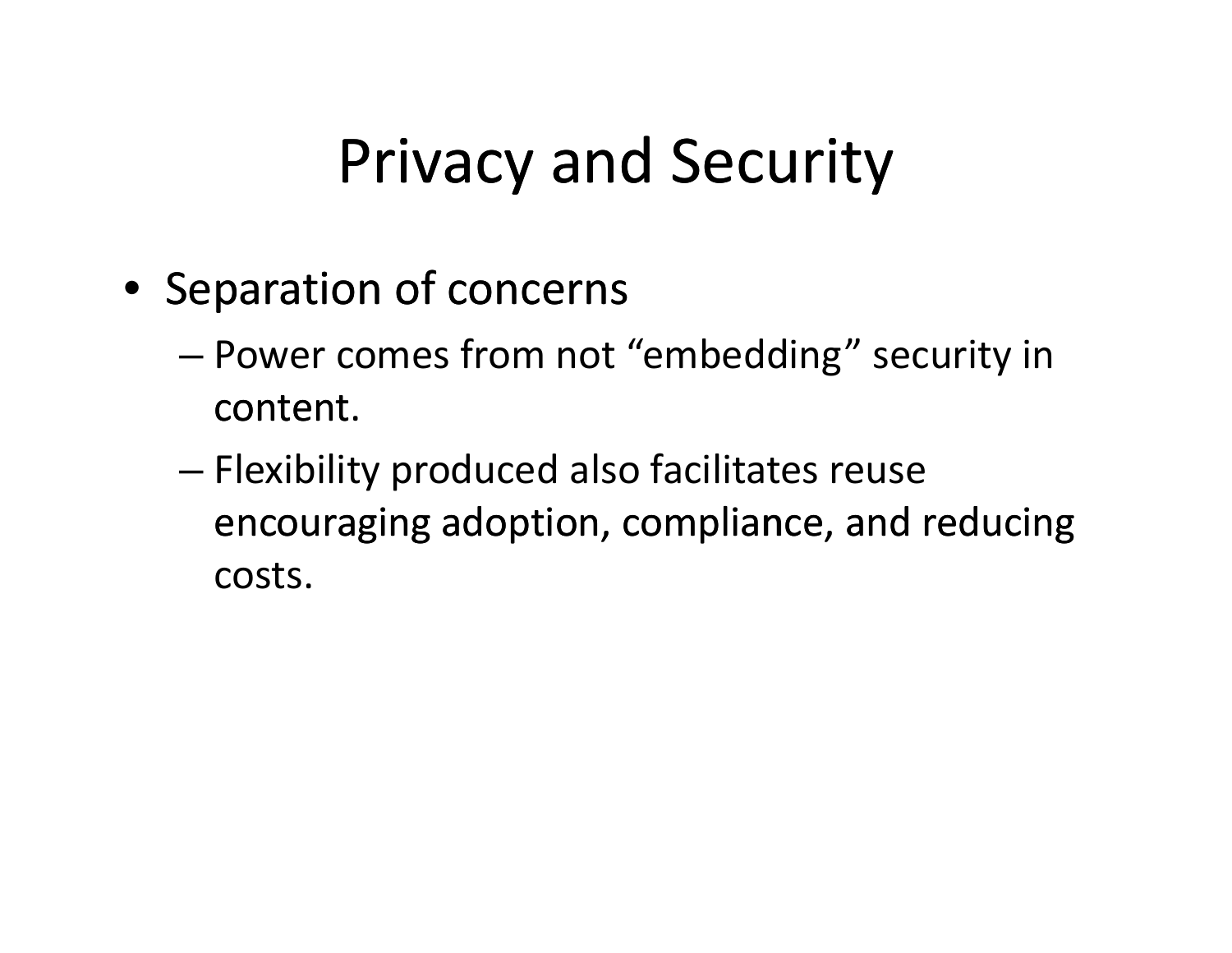- Vocabulary standards
	- There are few areas where the public health silos are more problematic.
	- – We need strong public health contribution to enable our vocabularies to provide the nuanced messaging that is needed.
	- – We need public health to adopt and be consistent across domains and agencies once vocabularies are established.
	- – $-$  If they are deficient, refine them don't ignore them.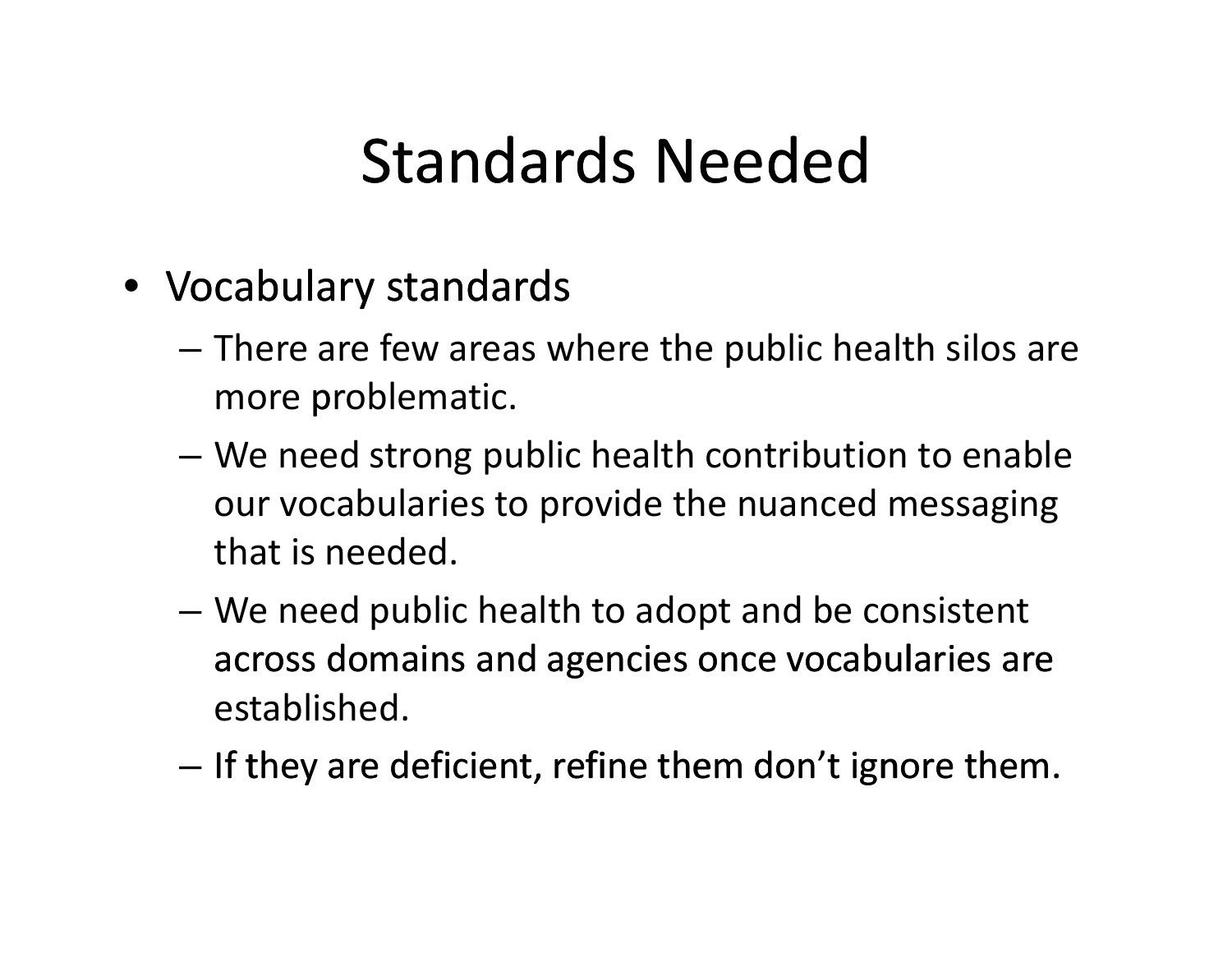- Content standards
	- As noted earlier <sup>a</sup> few areas have <sup>a</sup> rich suite of standards but we believe there is <sup>a</sup> need for <sup>a</sup> much broader representation of public health.
	- Increased use of modular standards to encode public health data in "normal" healthcare content standards (especially CDA documents).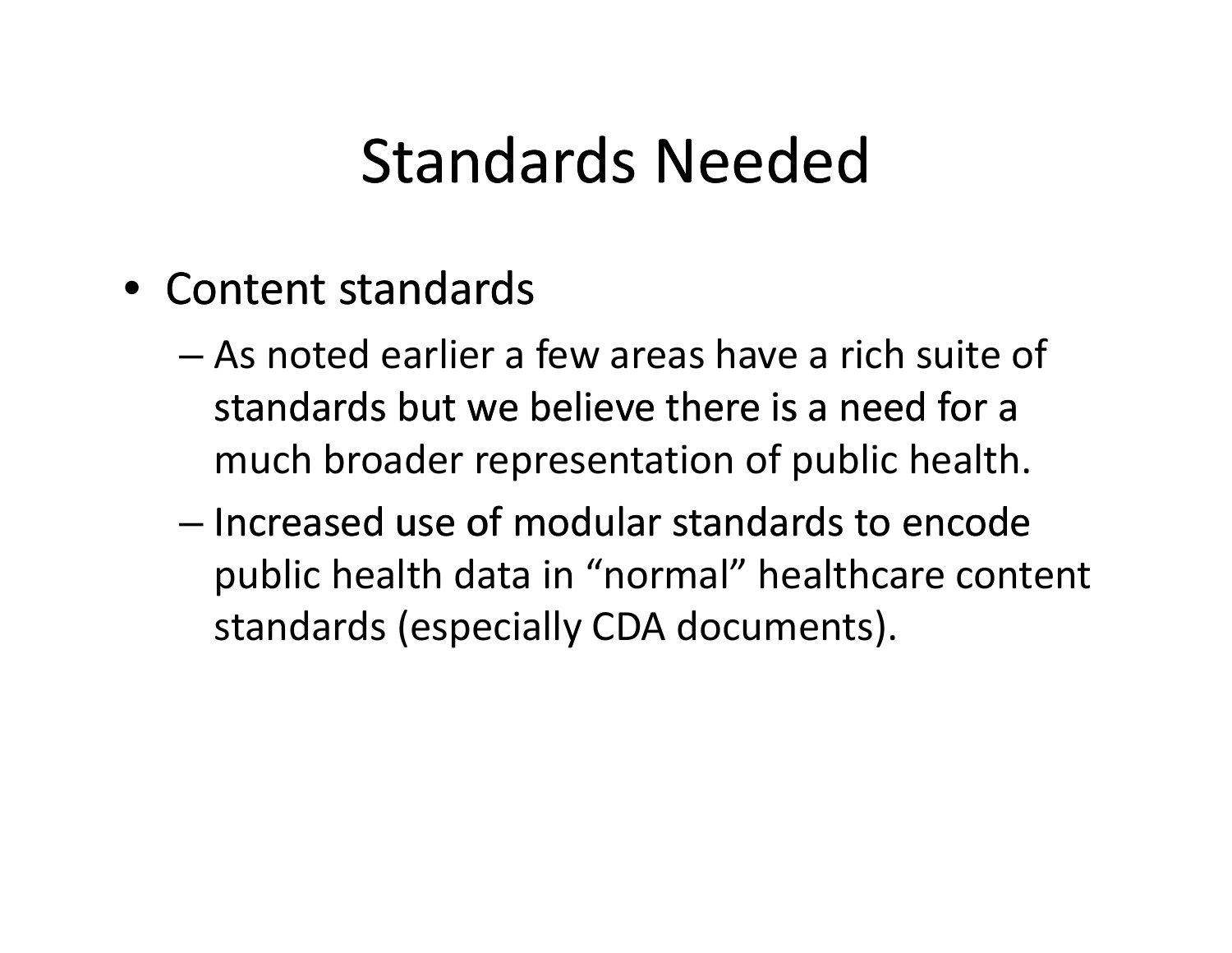- Privacy standards
	- Under current law public health enjoys <sup>a</sup> special consideration related to privacy.
	- A systematic evaluation of existing privacy standards and how (if at all) those need to be modified for:
		- When the party accessing the data is public health so those disclosing it have <sup>a</sup> clear mechanism for those special policies.
		- When the party disclosing the data is public health to allow data held in public health to enrich the care of the patients.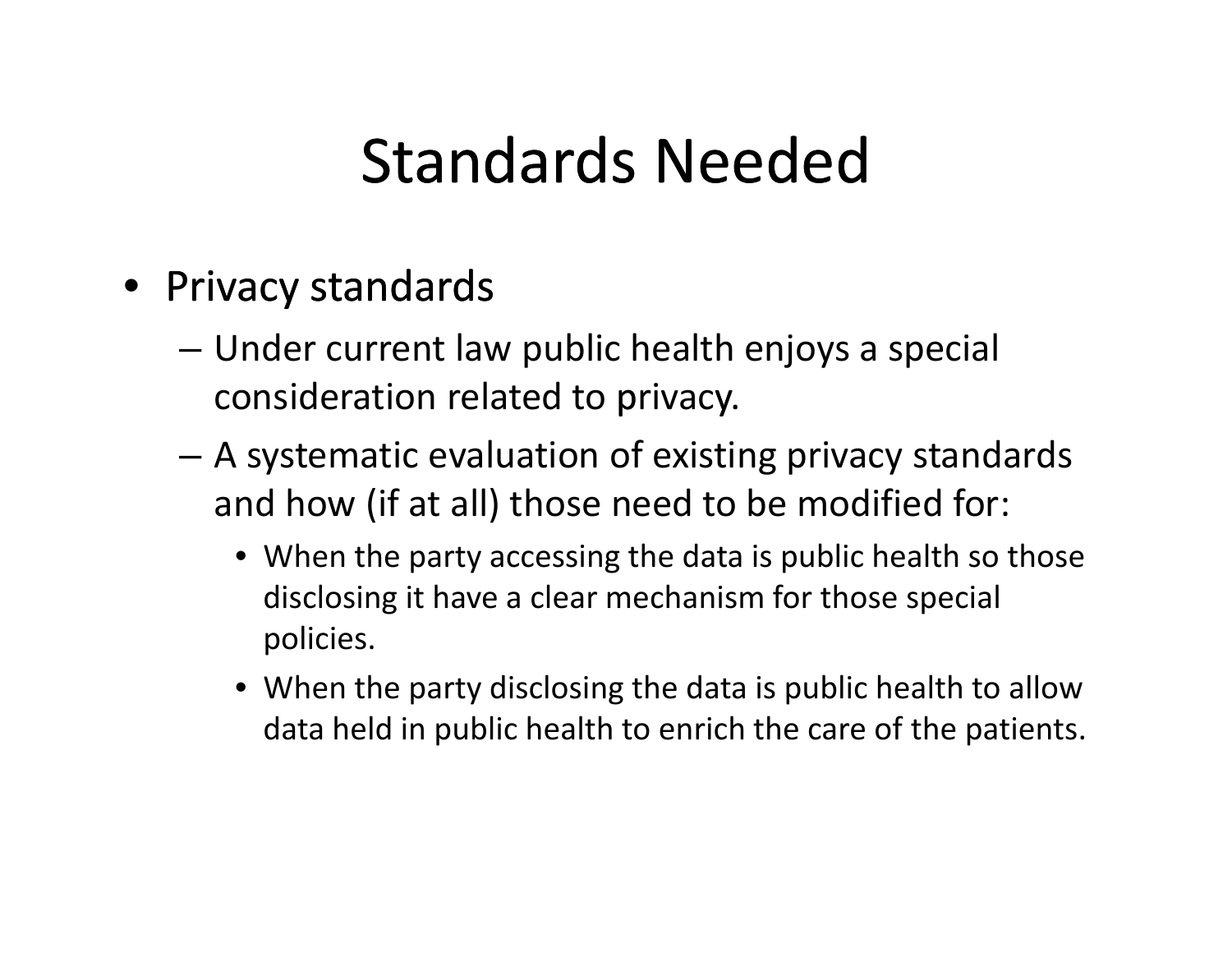- Data Query
	- Standards that allow public health to query provider resources for data that are not normally transmitted but may be required "on the fly".
	- Standards that allow provider to query public health resources for data that are not normally published but may be required "on the fly".
	- – These are clearly intimately related to the privacy standards but are distinct from them.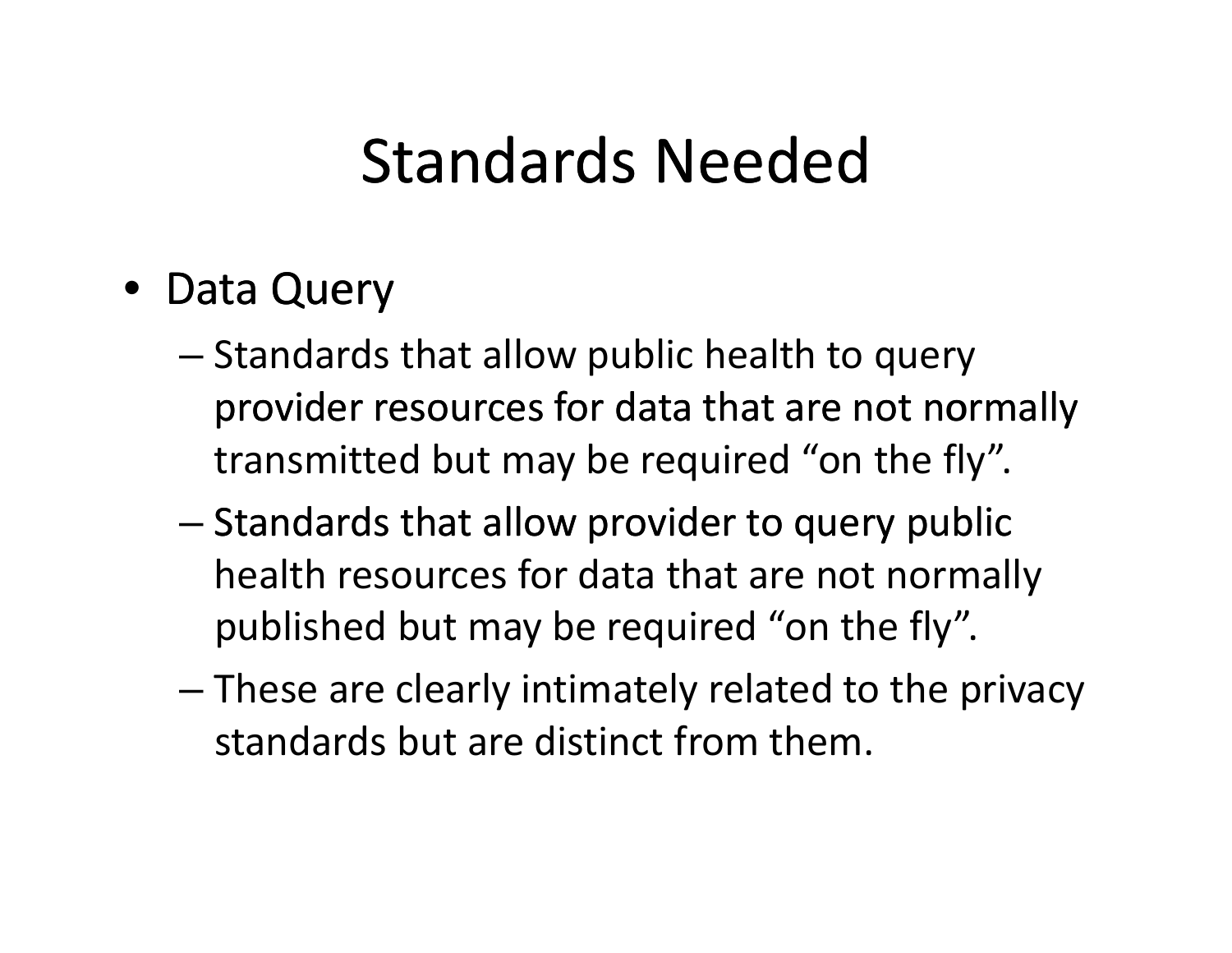- Protocols
	- – Systematic examination of the standards for clinical decision support to identify what if any modifications are required to allow jurisdiction specific public health protocols to be used by provider systems.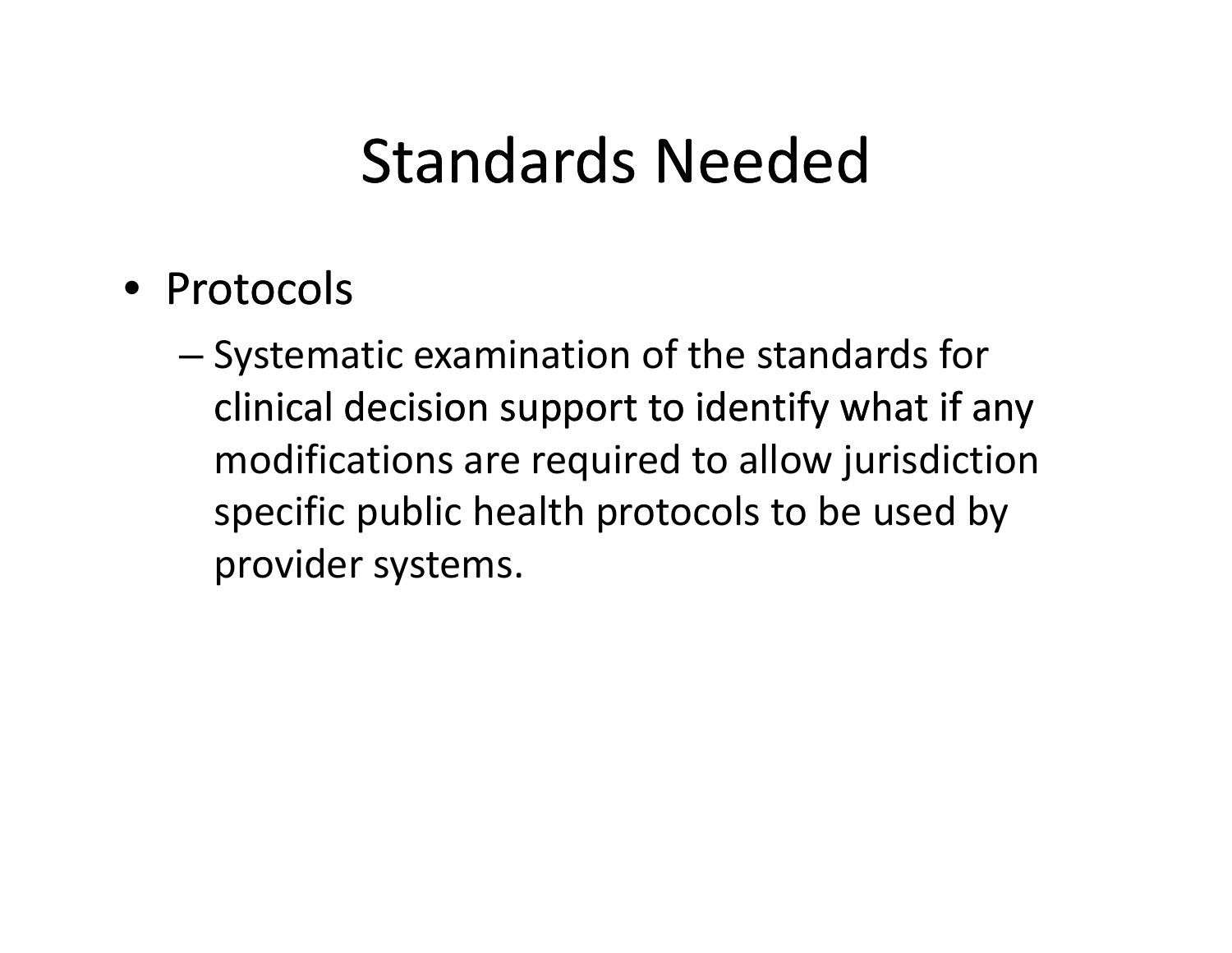- Case Level From Public Health
	- Most of the focus for public health standards has focused on the flow of data from providers to public health.
	- As an active participant in healthcare, public health will sometimes be the holder or custodian of data on individual cases that can benefit the care of that patient.
	- Standards for transmission of case level data frompublic health will become increasingly important.